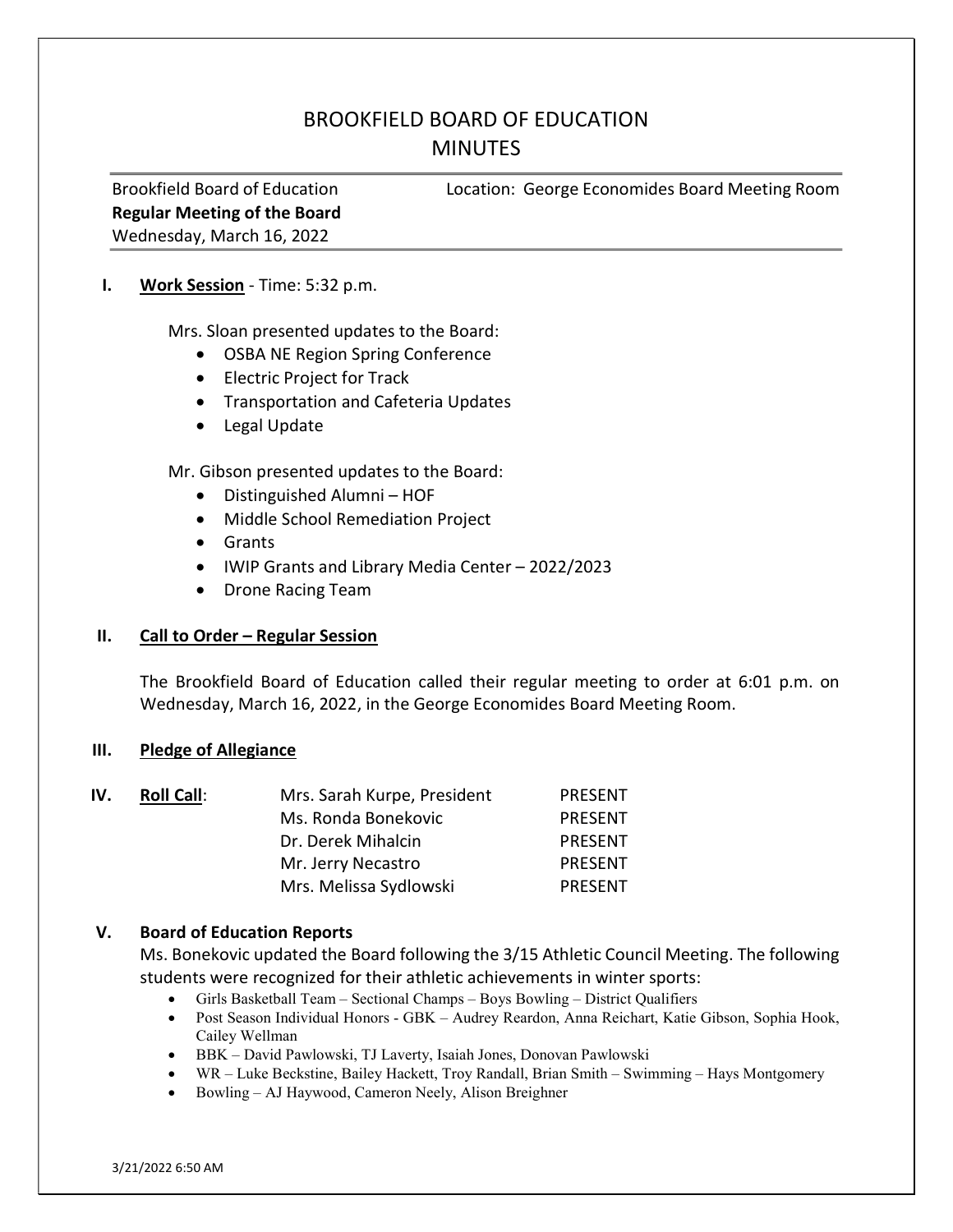- VI. Old Business None
- VII. New Business None
- VIII. Enrollment Data:

|            | Current | <b>Change from Previous Month</b> |
|------------|---------|-----------------------------------|
| Elementary | 368     |                                   |
| Middle     | 313     |                                   |
| High       | 315     | $-2$                              |
| Online     | 77      |                                   |
| Total      | 1023    |                                   |

- IX. Superintendent's Report None
- X. Treasurer's Report None
- XI. Public Input (5 minutes per individual)

#### TREASURER'S RECOMMENDATIONS

#### #22-03-01

# APPROVAL OF MINUTES

1. Mrs. Sydlowski motioned and Ms. Bonekovic seconded that the following Board minutes be approved as submitted:

February 16, 2022 – Regular Meeting of the Board

BE IT RESOLVED under the provision of ORC 3319.26 regarding the reading of the minutes, that the reading be waived and the minutes approved.

Ayes: Bonekovic, Kurpe, Mihalcin, Necastro, Sydlowski Nays: None Motion Carried

# #22-03-02

# APPROVAL OF FINANCIAL STATEMENTS

2. Mr. Necastro motioned and Dr. Mihalcin seconded that the February 2022 Check Listing, Financial Report by Fund, Annual Spending Plan and Bank Reconciliation be approved as submitted.

#### Ayes: Bonekovic, Kurpe, Mihalcin, Necastro, Sydlowski

\*"…in compliance with Board policies and the posting and bid procedures according to the Master Agreement between the Board and the BFT/BASE. Employment is conditioned upon receipt of satisfactory BCI and FBI criminal records checks as per Board policies, rules and regulations."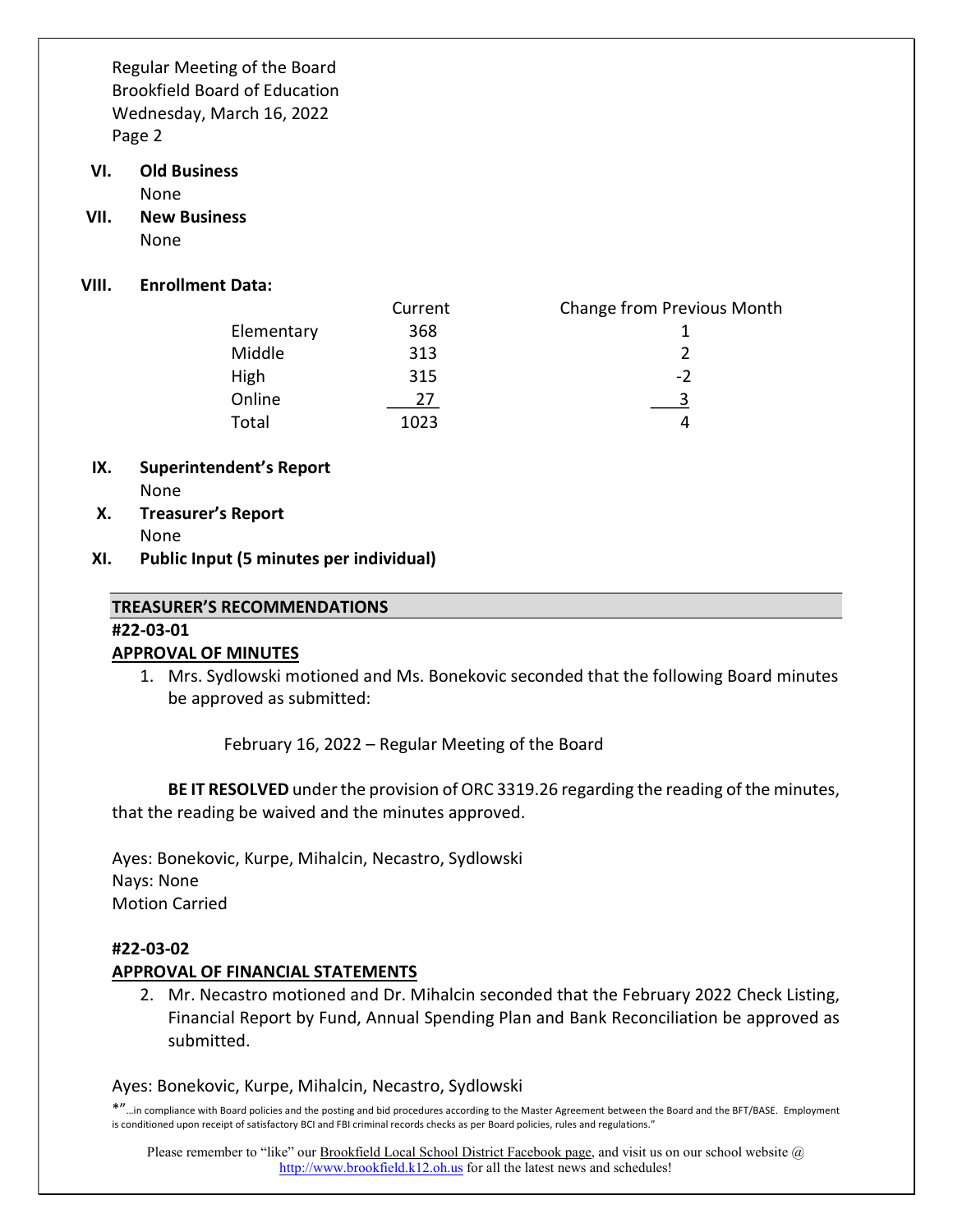Nays: None Motion Carried

# #22-03-03 GAAP CONVERSION

3. Mr. Necastro motioned and Ms. Bonekovic seconded that the Brookfield Board of Education approves the agreement between the Ohio Auditor of State's Local Government Services (LGS) and the Brookfield Local School District for LGS to compile annual financial statements for the term leading up to the fiscal year ending June 30, 2022, as submitted at a rate of \$67 per hour.

Ayes: Bonekovic, Kurpe, Mihalcin, Necastro, Sydlowski Nays: None Motion Carried

# #22-03-04

# REMEDIATION PROJECT AMENDMENT

4. Mrs. Sydlowski motioned and Dr. Mihalcin seconded that the Brookfield Board of Education approves the first amendment to the second WJE contract associated with the remediation of load-bearing walls not contemplated in the original scope of work as presented.

Ayes: Bonekovic, Kurpe, Mihalcin, Necastro, Sydlowski Nays: None Motion Carried

# #22-03-05

# DISPOSAL OF OBSOLETE INVENTORY

5. Ms. Bonekovic motioned and Mrs. Sydlowski seconded that the Brookfield Board of Education approves the consignment agreement with 422 Sales for the removal of five (5) buses along with miscellaneous items including seat covers, tires, tie downs, and mirror assemblies (complete list available in Board office) to be sold at auction on April 9, 2022. Bus information:

> Bus #7 – 2003 International (VIN #1HVBBAAN73H559046) Bus #11 – 2004 International (VIN #1HVBBAAN34H613945) Bus #19 – 2001 International (VIN #1HVBBAAN21H358071) Bus #27 – 2004 International (VIN #4DRBRAAN34B963298) Bus #28 – 2004 International (VIN #4DRBRAAN64B963294)

# Ayes: Bonekovic, Kurpe, Mihalcin, Necastro, Sydlowski

\*"…in compliance with Board policies and the posting and bid procedures according to the Master Agreement between the Board and the BFT/BASE. Employment is conditioned upon receipt of satisfactory BCI and FBI criminal records checks as per Board policies, rules and regulations."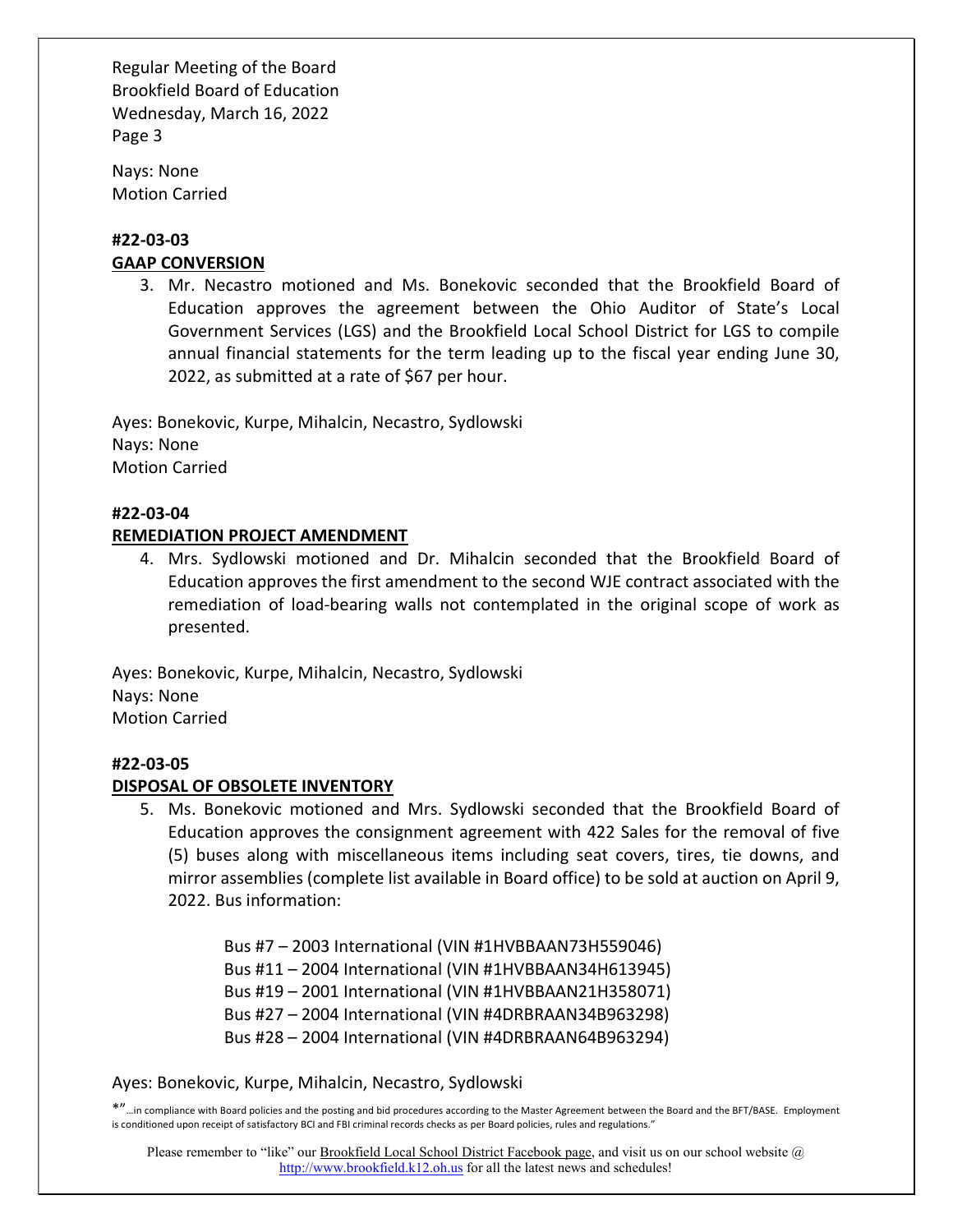Nays: None Motion Carried

# #22-03-06

# DISPOSAL OF OBSOLETE INVENTORY

6. Mr. Necastro motioned and Dr. Mihalcin seconded that the Brookfield Board of Education approves the removal of fifty (50) outdated/unused middle school textbooks.

Ayes: Bonekovic, Kurpe, Mihalcin, Necastro, Sydlowski Nays: None Motion Carried

# #22-03-07

# DISPOSAL OF OBSOLETE INVENTORY

7. Mrs. Sydlowski motioned and Mr. Necastro seconded that the Brookfield Board of Education approves the disposal of fifty-seven (57) school library books and videos that are outdated, worn beyond repair, and/or duplicates.

Ayes: Bonekovic, Kurpe, Mihalcin, Necastro, Sydlowski Nays: None Motion Carried

#### #22-03-08 RATE RESOLUTION

8. Ms. Bonekovic motioned and Mrs. Sydlowski seconded that the Brookfield Board of Education adopts the following resolution accepting the amounts and rates as determined by the Budget Commission of Trumbull County, Ohio, and authorizing the necessary tax levels and certifying them to the Trumbull County Auditor:

> WHEREAS, the Brookfield Board of Education, in accordance with the provisions of law, has previously adopted the Alternative Tax Budget Information for the next succeeding fiscal year commencing July 1, 2022; and

> WHEREAS, the Budget Commission of Trumbull County, Ohio, has certified its action thereon to this Board together with an estimate by the County Auditor of the rate of each tax necessary to be levied by this Board, and what part thereof is without, and what part within the ten mill limitation; therefore, be it

> RESOLVED, by the Board of Education of the Brookfield Local School District, Trumbull County, Ohio, that the amounts and rates, as determined by the

\*"…in compliance with Board policies and the posting and bid procedures according to the Master Agreement between the Board and the BFT/BASE. Employment is conditioned upon receipt of satisfactory BCI and FBI criminal records checks as per Board policies, rules and regulations."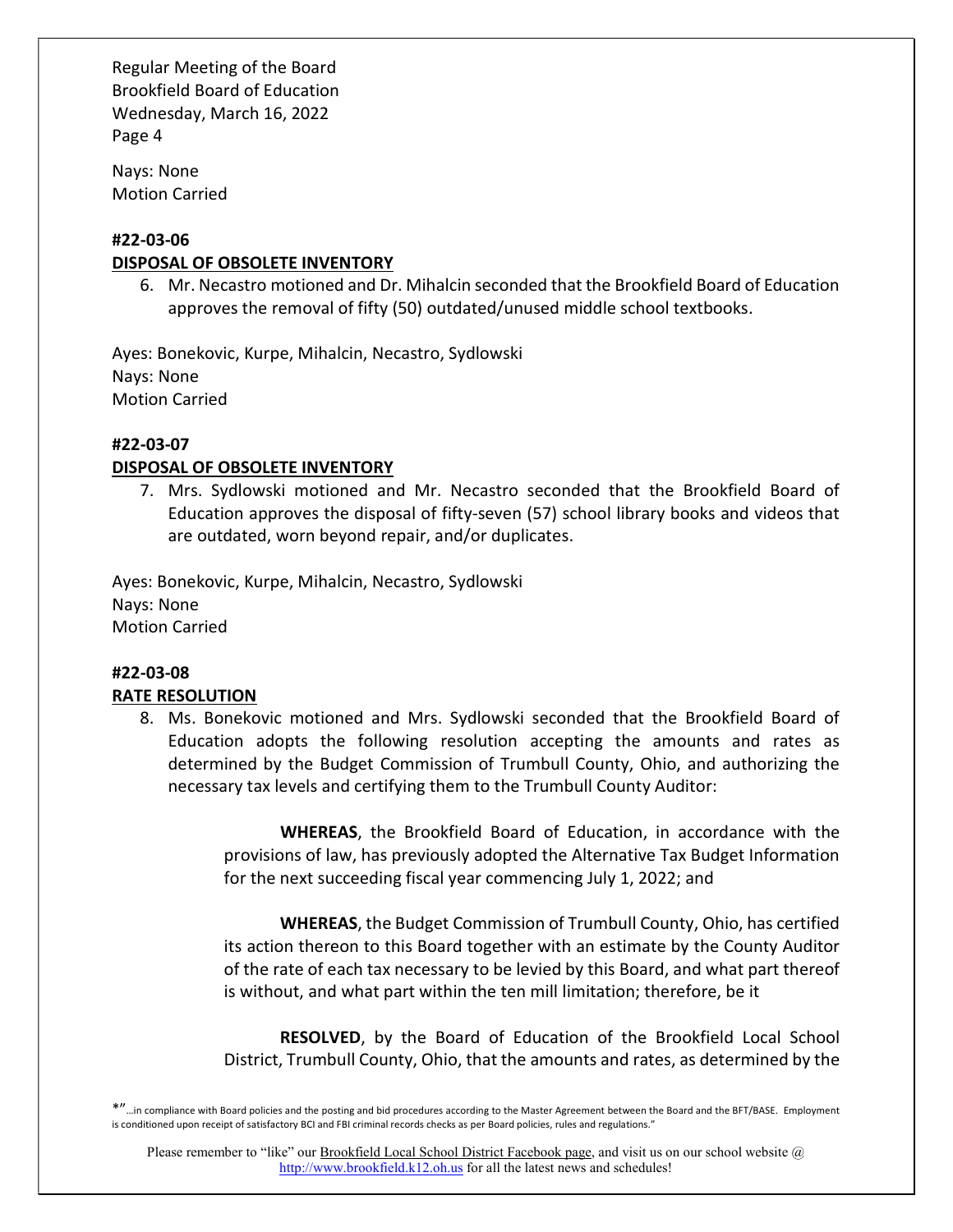> Budget Commission in its certification, be and the same are hereby accepted; and be it further

> RESOLVED, that there be and is hereby levied on the tax duplicate of said school district the rate of each tax necessary to be levied within and without the ten mill limitation as follows:

#### SCHEDULE A SUMMARY OF AMOUNTS REQUIRED FROM GENERAL PROPERTY TAX APPROVED BY BUDGET COMMISSION AND COUNTY AUDITOR'S ESTIMATED TAX RATES

|                                  | Amount Approved<br>by Budget<br>Commission Inside<br>10 Mill Limitation | Amount to be<br>Derived from<br>Levies Outside<br>10 Mill<br>Limitation | County Auditor's Estimate of Tax Rate to<br>be Levied |                               |
|----------------------------------|-------------------------------------------------------------------------|-------------------------------------------------------------------------|-------------------------------------------------------|-------------------------------|
| <b>FUND</b>                      |                                                                         |                                                                         | Inside 10 Mill<br>Limitation                          | Outside 10 Mill<br>Limitation |
|                                  | Column I                                                                | Column <sub>II</sub>                                                    | Column III                                            | Column <sub>IV</sub>          |
| <b>General Fund</b>              | 862,798                                                                 | 3,239,316                                                               | 6.00                                                  | 42.95                         |
| <b>Bond Retirement Funds</b>     |                                                                         | 905,938                                                                 |                                                       | 6.30                          |
| <b>Classroom Facilities Fund</b> |                                                                         | 65,205                                                                  |                                                       | 0.50                          |
| Total                            | 862,798                                                                 | 4,210,459                                                               | 6.00                                                  | 49.75                         |

TOTAL MILLAGE 55.75

#### SCHEDULE B LEVIES OUTSIDE 10 MILL LIMITATION, EXCLUSIVE OF DEBT LEVIES

| <b>FUND</b>                                                                           |          | Maximum Rate Authorized to<br>be Levied | County Auditor's Est. of<br>Yield of Levy (Carry to<br>Schedule A, Column II) |
|---------------------------------------------------------------------------------------|----------|-----------------------------------------|-------------------------------------------------------------------------------|
| <b>General Fund:</b><br>Current Expense Levy<br>authorized by voters on<br>Continuous | 00/00/76 | 23.80                                   |                                                                               |
| Current Expense Levy<br>authorized by voters on<br>Continuous                         | 06/02/81 | 6.80                                    |                                                                               |
| Current Expense Levy<br>authorized by voters on<br>Continuous                         | 02/07/95 | 7.50                                    |                                                                               |
| Current Expense Levy<br>authorized by voters on<br>Continuous                         | 05/07/13 | 4.85                                    |                                                                               |
| <b>Special Levy Funds:</b>                                                            | 11/06/07 | 0.50                                    |                                                                               |

\*"…in compliance with Board policies and the posting and bid procedures according to the Master Agreement between the Board and the BFT/BASE. Employment is conditioned upon receipt of satisfactory BCI and FBI criminal records checks as per Board policies, rules and regulations."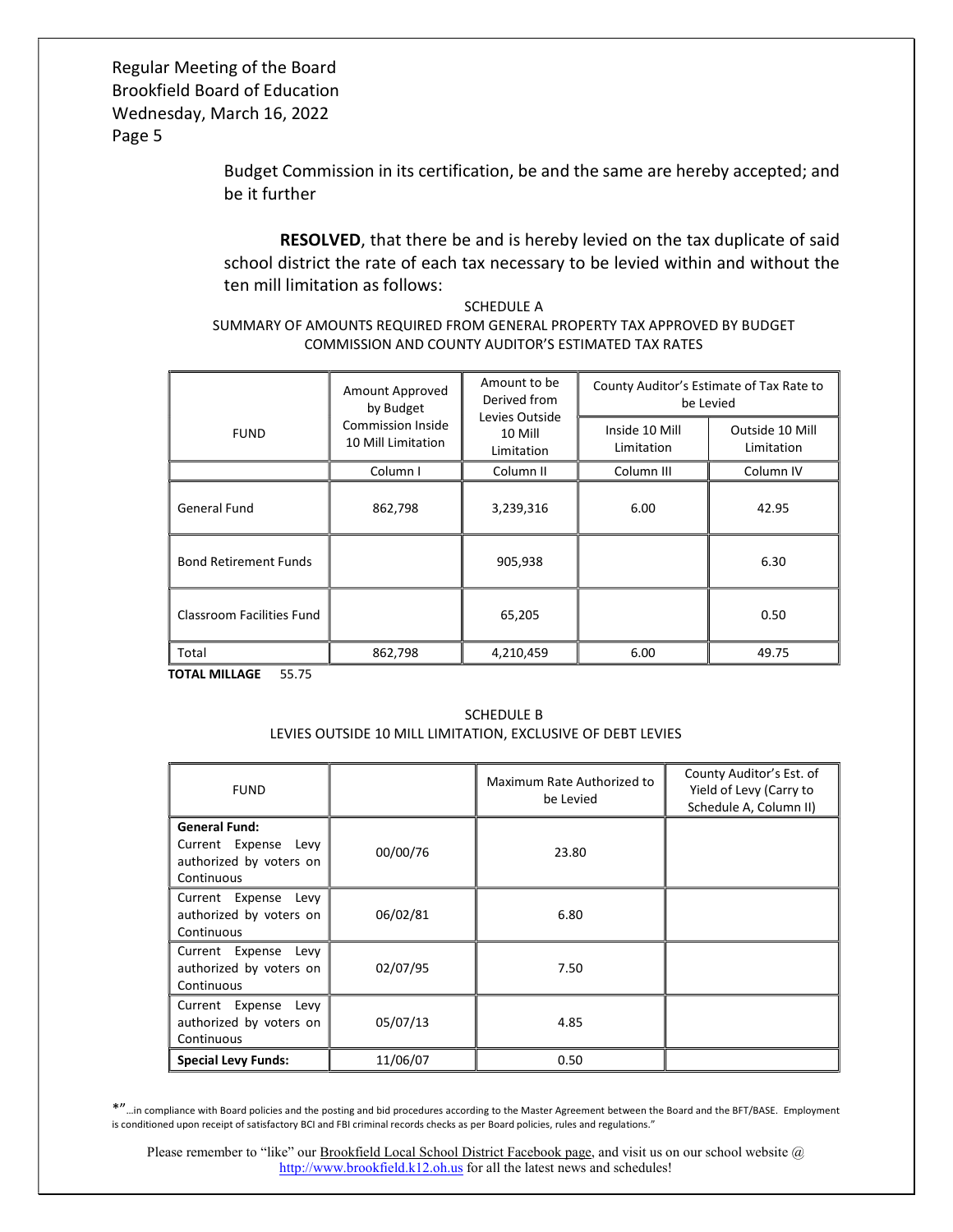#### Page 6

| authorized<br>Levy<br>by<br>voters on Classroom<br>Facilities Levy - Not to<br>exceed 23 years |          |      |  |
|------------------------------------------------------------------------------------------------|----------|------|--|
| by<br>Levy<br>authorized<br>voters on Bond Levy -<br>Not to exceed 28 years                    | 11/06/07 | 4.80 |  |
| by<br>Levy<br>authorized<br>voters on Bond Levy -<br>Not to exceed 28 years                    | 11/06/07 | 1.50 |  |

 BE IT FURTHER RESOLVED, that the Clerk of this Board be and is hereby directed to certify a copy of this Resolution to the County Auditor of Trumbull County, Ohio.

Ayes: Bonekovic, Kurpe, Mihalcin, Necastro, Sydlowski Nays: None Motion Carried

#### #22-03-09 DONATIONS

9. Mrs. Sydlowski motioned and Mr. Necastro seconded that the Brookfield Board of Education accept the following generous donations:

| <b>Ken James</b> | musical instruments/equipment to elementary |
|------------------|---------------------------------------------|
| Lisa Henry       | \$200 to PBIS                               |

Ayes: Bonekovic, Kurpe, Mihalcin, Necastro, Sydlowski Nays: None Motion Carried

#### SUPERINTENDENT'S RECOMMENDATIONS

#22-03-10

# MEMORANDUM OF UNDERSTANDING – EDUCATIONAL AIDES AS SUBSTITUTES

10. Dr. Mihalcin motioned and Mr. Necastro seconded that the Brookfield Board of Education approves the memorandum of understanding between the Brookfield Board of Education and the Brookfield Association of School Employees (BASE) to allow classroom assistants to substitute for absent teaching staff at the substitute teacher rate of pay as outlined in the MOU.

Ayes: Bonekovic, Kurpe, Mihalcin, Necastro, Sydlowski Nays: None Motion Carried

\*"…in compliance with Board policies and the posting and bid procedures according to the Master Agreement between the Board and the BFT/BASE. Employment is conditioned upon receipt of satisfactory BCI and FBI criminal records checks as per Board policies, rules and regulations."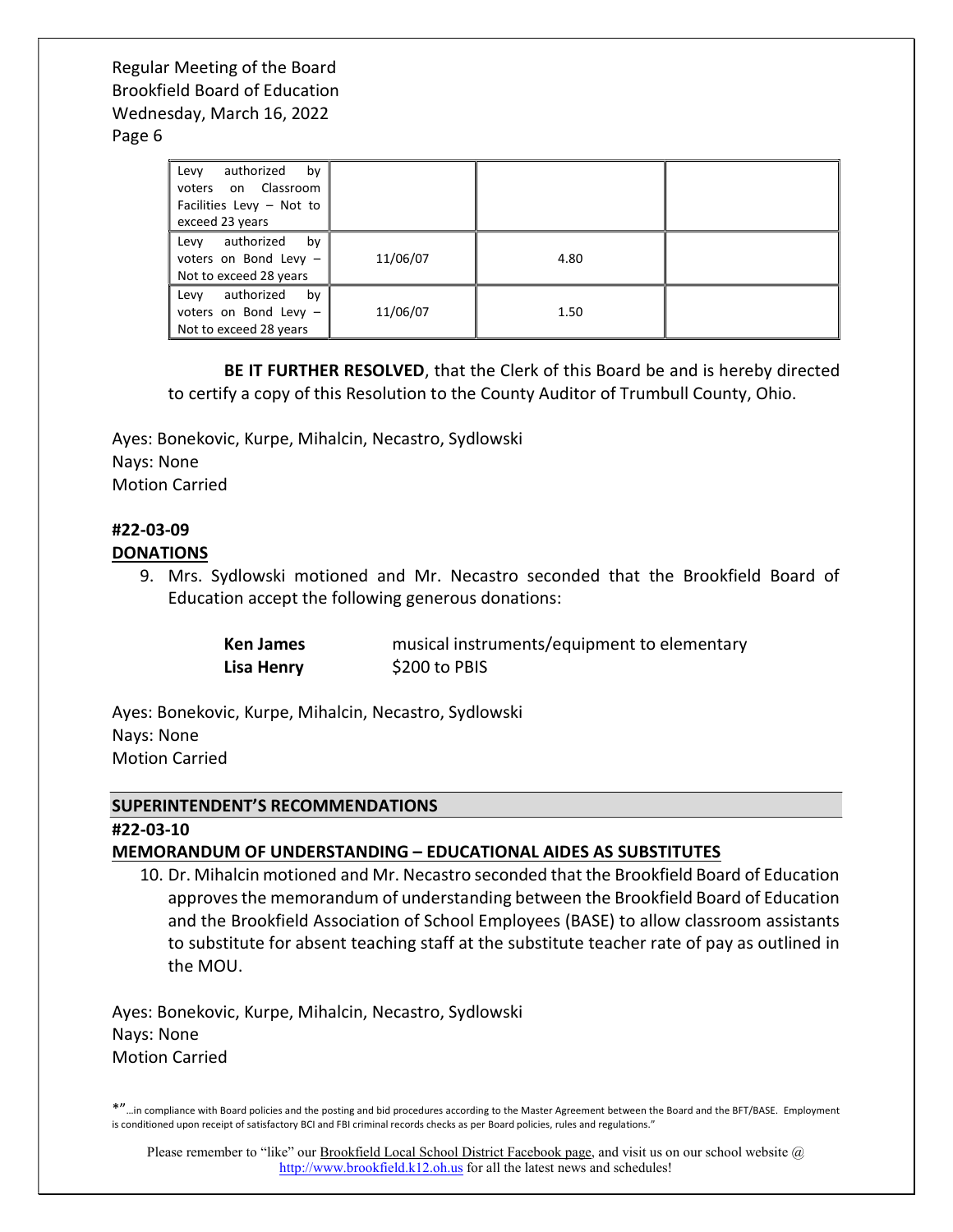#### #22-03-11 RESIGNATION

11. Ms. Bonekovic motioned and Mr. Necastro seconded that the Brookfield Board of Education accepts the resignation of Damon Haught, High School Math Teacher, effective February 23, 2022.

Ayes: Bonekovic, Kurpe, Mihalcin, Necastro, Sydlowski Nays: None Motion Carried

#### #22-03-12

#### UNPAID LEAVE

12. Dr. Mihalcin motioned and Ms. Bonekovic seconded that the Brookfield Board of Education approves the unpaid leave request of Shalawn Ashley, Educational Aide, effective February 1, March, 2, 4, 17, 25, and May 6 and 27 (seven days).

Ayes: Bonekovic, Kurpe, Mihalcin, Necastro, Sydlowski Nays: None Motion Carried

#### #22-03-13 HOME INSTRUCTOR

13. Mrs. Sydlowski motioned and Mr. Necastro seconded that the Brookfield Board of Education approves the hire of Ryan Marino as a home instructor for an elementary student five (5) hours per week at an hourly rate of \$28.83.

Ayes: Bonekovic, Kurpe, Mihalcin, Necastro, Sydlowski Nays: None Motion Carried

# #22-03-14

# RESIGNATION

14. Ms. Bonekovic motioned and Dr. Mihalcin seconded that the Brookfield Board of Education accepts the resignation of Peggy Kekich, part-time Custodian, effective March 22, 2022.

Ayes: Bonekovic, Kurpe, Mihalcin, Necastro, Sydlowski Nays: None Motion Carried

<sup>\*&</sup>quot;…in compliance with Board policies and the posting and bid procedures according to the Master Agreement between the Board and the BFT/BASE. Employment is conditioned upon receipt of satisfactory BCI and FBI criminal records checks as per Board policies, rules and regulations."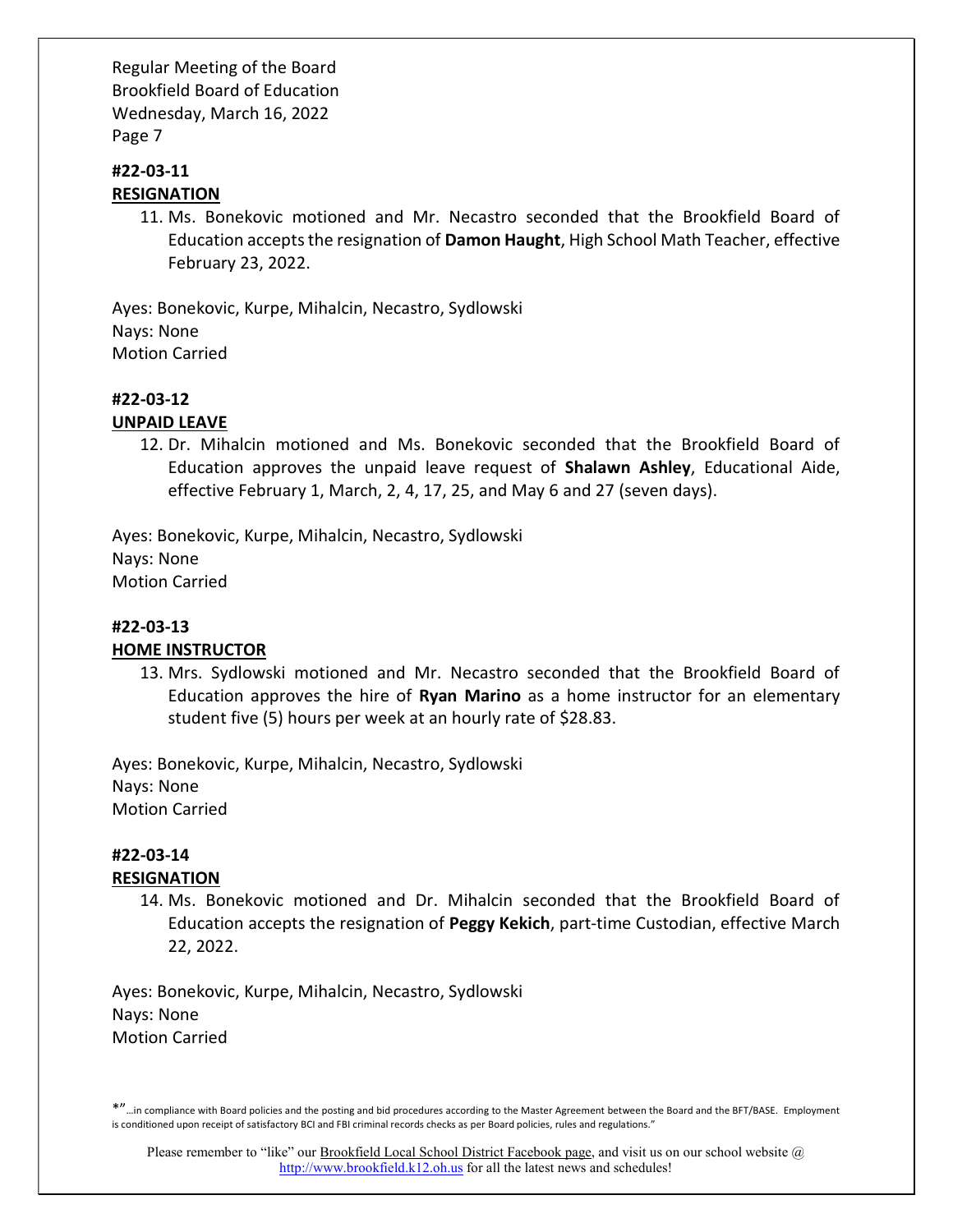#### #22-03-15 COOK'S HELPER/CASHIER

15. Mrs. Sydlowski motioned and Ms. Bonekovic seconded that the Brookfield Board of Education approves the hire of Peggy Kekich as a cafeteria Cook's Helper/Cashier effective March 23, 2022, as per Board policies, rules, and regulations.\* Hourly rate (cook's helper): \$11.35; hourly rate (cashier): \$13.25.

Ayes: Bonekovic, Kurpe, Mihalcin, Necastro, Sydlowski Nays: None Motion Carried

# #22-03-16

# LONG-TERM CERTIFIED SUBSTITUTE

16. Ms. Bonekovic motioned and Dr. Mihalcin seconded that the Brookfield Board of Education approves an increase in pay for the following certificated individual who will reach his 60<sup>th</sup> day as a long-term substitute teacher as indicated:

> **Brian Matzye** (sub for Damon Haught) 60<sup>th</sup> day on  $3/9/22$ \$178.66 per day effective 3/10/22

Ayes: Bonekovic, Kurpe, Mihalcin, Necastro, Sydlowski Nays: None Motion Carried

# #22-03-17

# LONG-TERM SUBSTITUTE TEACHER

17. Mr. Necastro motioned and Ms. Bonekovic seconded that the Brookfield Board of Education approves the hire of Cassandra Murcko as a long-term kindergarten substitute teacher effective March 28, 2022, for the remainder of the 2021-2022 school year at a rate of \$178.66 per day (Base Salary, Step 0).

Ayes: Bonekovic, Kurpe, Mihalcin, Necastro, Sydlowski Nays: None Motion Carried

# #22-03-18 ART CLUB FIELD TRIP

18. Dr. Mihalcin motioned and Mrs. Sydlowski seconded that the Brookfield Board of Education approves the Art Club field trip to the Cleveland Zoo on Tuesday, May 10, 2022, to sketch animals. Middle and high school students will travel via J.W. Crown charter bus, leaving at approximately 8:45 a.m. and returning to the school at 4:00 p.m. Admission

\*"…in compliance with Board policies and the posting and bid procedures according to the Master Agreement between the Board and the BFT/BASE. Employment is conditioned upon receipt of satisfactory BCI and FBI criminal records checks as per Board policies, rules and regulations."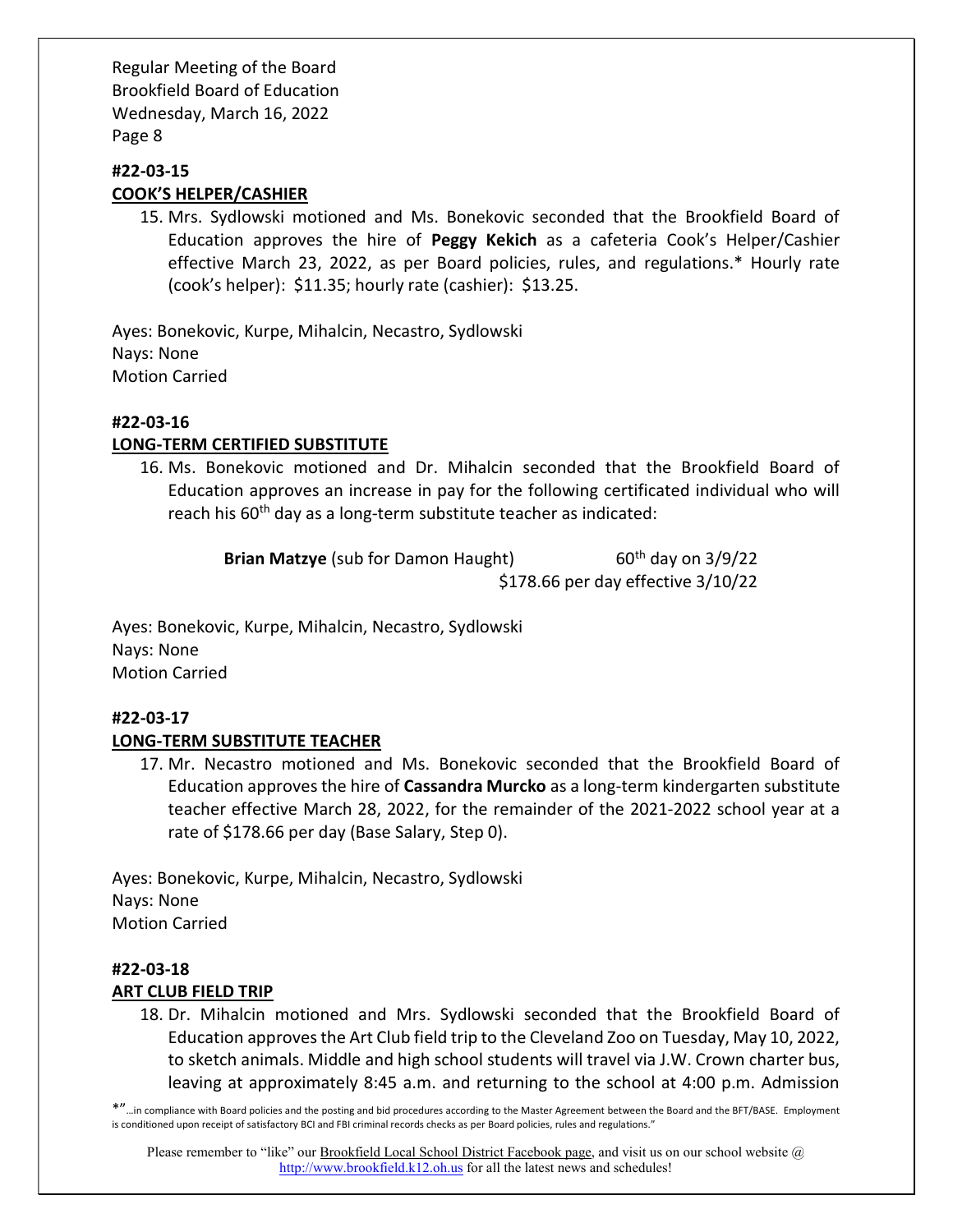> tickets will be paid by the students. The cost of the charter bus and the substitute teacher will be supplied from the middle school and high school art club funds.

Ayes: Bonekovic, Kurpe, Mihalcin, Necastro, Sydlowski Nays: None Motion Carried

# #22-03-19

# SENIOR CLASS FIELD TRIP

19. Ms. Bonekovic motioned and Mr. Necastro seconded that the Brookfield Board of Education approves the 2022 senior class field trip to Cedar Point in Sandusky, Ohio, on Thursday, May 19, 2022. Students will travel via Anderson Tour to spend the day in the amusement park. Cost per student is \$120, paid for by parents.

Ayes: Bonekovic, Kurpe, Mihalcin, Necastro, Sydlowski Nays: None Motion Carried

# #22-03-20

# 2022-2023 SCHOOL CALENDAR

- 20. Mrs. Sydlowski motioned and Ms. Bonekovic seconded that the Brookfield Board of Education approves the 2022-2023 school calendar (Option A):
	- 173 Student Days (includes 4 remote)
		- 2 Parent/Teacher Exchange Days
		- 4 Teacher In-Service Days
		- 4 Professional Development Days
	- 183 Total Calendar Days

August 10-23, 2022 (1 flex day taken) Teacher In-Service Day Wed.-Fri., August 24-26, 2022 Teacher In-Service Days Wednesday, November 23, 2022 Parent/Teacher Exchange Day

Monday, August 29, 2022 FIRST DAY OF SCHOOL – STUDENTS Friday, June 2, 2023 LAST DAY OF SCHOOL – STUDENTS

Ayes: Bonekovic, Kurpe, Mihalcin, Necastro, Sydlowski Nays: None Motion Carried

# #22-03-21 2021-2022 SUPPLEMENTAL CONTRACT

\*"…in compliance with Board policies and the posting and bid procedures according to the Master Agreement between the Board and the BFT/BASE. Employment is conditioned upon receipt of satisfactory BCI and FBI criminal records checks as per Board policies, rules and regulations."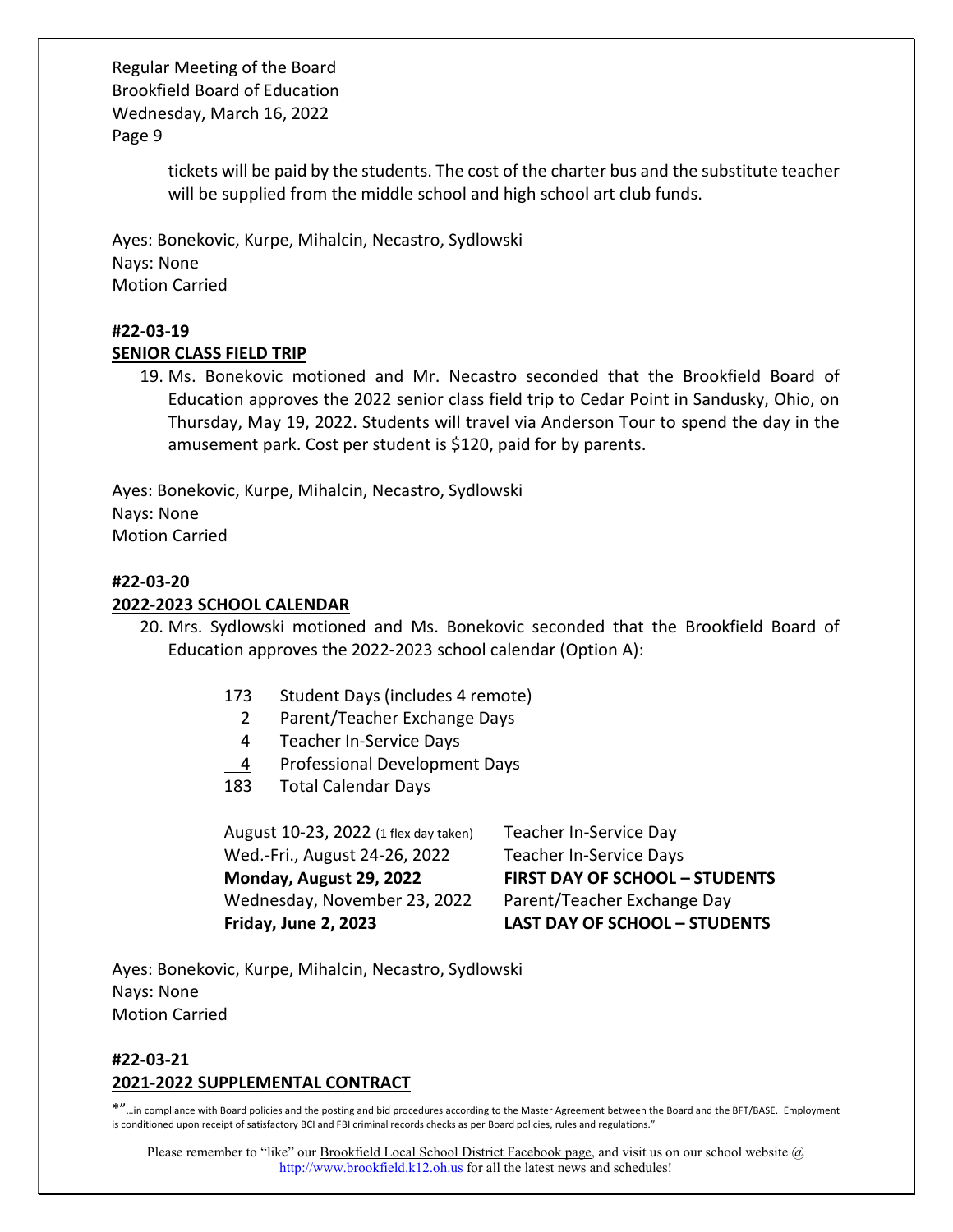> 21. Ms. Bonekovic motioned and Dr. Mihalcin seconded that the Brookfield Board of Education Education approves the following 2021-2022 supplemental contracts for the individuals below as per Board policies, rules, and regulations\*:

> > Robert Trudo **Head Baseball Coach** \$3,106 (Step 7)

Ayes: Bonekovic, Kurpe, Mihalcin, Sydlowski Nays: Necastro Motion Carried

#### #22-03-22

#### 2021-2022 SUPPLEMENTAL CONTRACT

22. Mrs. Sydlowski motioned and Ms. Bonekovic seconded that the Brookfield Board of Education approves the following 2021-2022 supplemental contracts for the individuals below as per Board policies, rules, and regulations\*:

John Shingledecker Asst. Baseball Coach \$1,962 (Step 3)

Ayes: Bonekovic, Kurpe, Mihalcin, Sydlowski Nays: Necastro Motion Carried

#### #22-03-23

#### 2021-2022 SUPPLEMENTAL CONTRACT

23. Dr. Mihalcin motioned and Ms. Bonekovic seconded that the Brookfield Board of Education approves the following 2021-2022 supplemental contracts for the individuals below as per Board policies, rules, and regulations\*:

Ron Schultz **Girls' Softball Volunteer** \$0

Ayes: Bonekovic, Kurpe, Mihalcin, Necastro, Sydlowski Nays: None Motion Carried

BOARD OF EDUCATION RECOMMENDATIONS

#### #22-03-24

#### BOARD COMMITTEE ASSIGNMENTS

24. Ms. Bonekovic motioned and Mr. Necastro seconded that the Brookfield Board of Education establishes Board Member liaisons for the following committees for 2022:

\*"…in compliance with Board policies and the posting and bid procedures according to the Master Agreement between the Board and the BFT/BASE. Employment is conditioned upon receipt of satisfactory BCI and FBI criminal records checks as per Board policies, rules and regulations."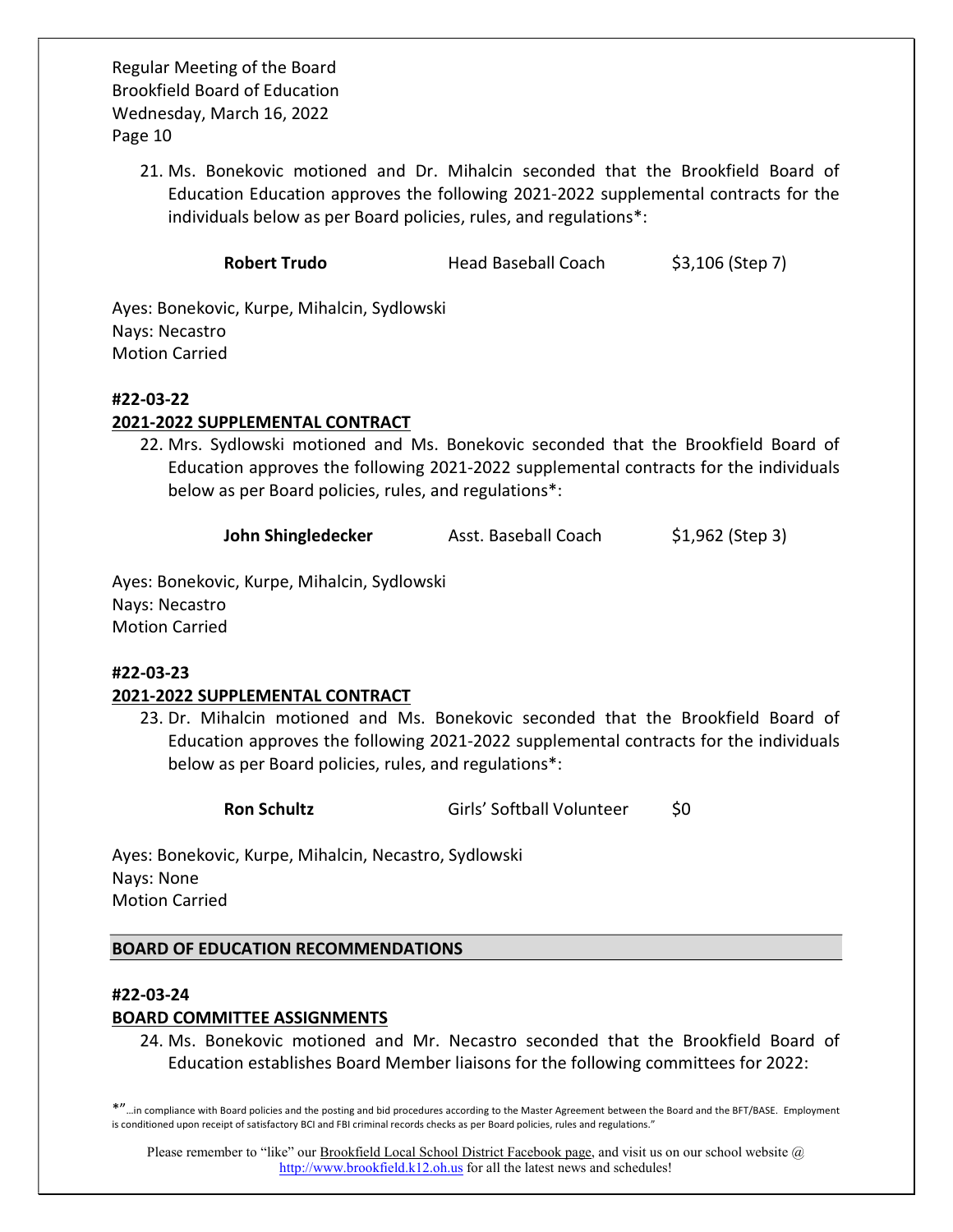| <b>Athletic Council:</b>                       | Ronda Bonekovic & Jerry Necastro    |
|------------------------------------------------|-------------------------------------|
| Building, Grounds & Transportation:            | Jerry Necastro & Derek Mihalcin     |
| School Funding & Finance:                      | Sarah Kurpe & Derek Mihalcin        |
| Certified/Classified Negotiations:             | Sarah Kurpe & Derek Mihalcin        |
| Academic Committee:                            | Melissa Sydlowski                   |
| <b>OIP/DLT Representatives:</b>                | Ronda Bonekovic & Melissa Sydlowski |
| <b>Trumbull Career &amp; Technical Center:</b> | Ronda Bonekovic & Melissa Sydlowski |
| Legislative Actions:                           | Ronda Bonekovic                     |

Ayes: Bonekovic, Kurpe, Mihalcin, Necastro, Sydlowski Nays: None Motion Carried

# #22-03-25

#### EXECUTIVE SESSION

XII. Ms. Bonekovic motioned and Mrs. Sydlowski seconded that the Brookfield Board of adjourns to Executive Session for the purpose of:

X 1. To Consider Personnel Matters - considering the (select one or more) appointment, **employment**, dismissal, discipline, demotion, or compensation of an employee or official of the school district.

2. To Consider the Purchase or Sale of Property - considering the (select one) purchase of property for School District purposes or sale of property at competitive bidding since disclosure at this time would give an unfair competitive or bargaining advantage to person(s) whose personal, private interest is adverse to the general public interest.

3. To Consult with Legal Counsel - meeting with Board Legal Counsel to discuss disputes involving the Board and/or the School District that are the subject of pending or imminent court action.

4. To Discuss Negotiations or Collective Bargaining - (select one or more) prepare for, conduct, review negotiations or bargaining sessions with employees concerning compensation and other terms and conditions of employment.

\_\_\_\_\_5. To Discuss Matters Required to be Kept Confidential by Federal or State Law considering matters required to be kept confidential by federal law or regulations or state statutes.

\_\_\_\_\_6. To Discuss Security Arrangements or Emergency Response Protocols of the District - discussing details relative to the security arrangements and emergency

<sup>\*&</sup>quot;…in compliance with Board policies and the posting and bid procedures according to the Master Agreement between the Board and the BFT/BASE. Employment is conditioned upon receipt of satisfactory BCI and FBI criminal records checks as per Board policies, rules and regulations."